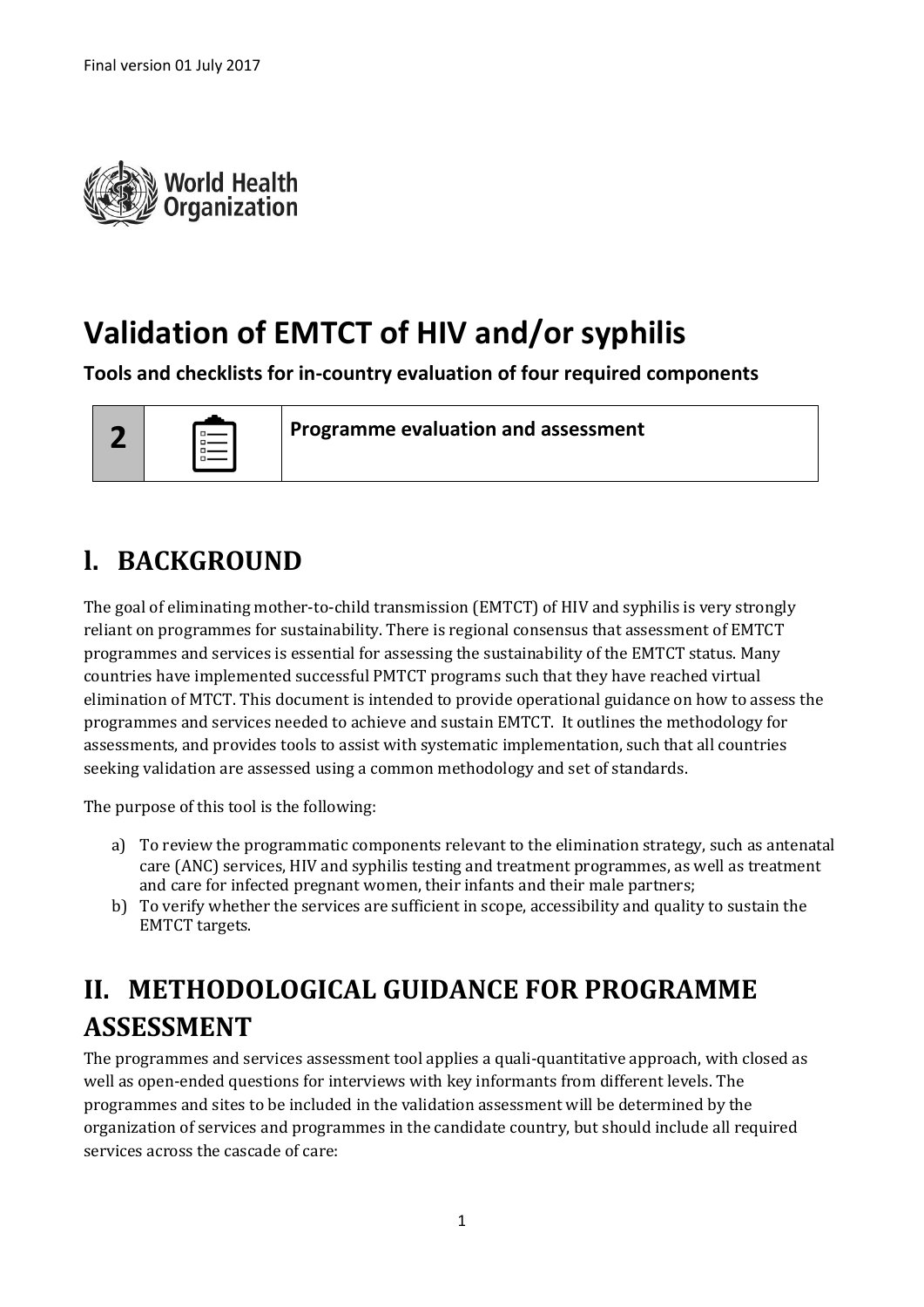- Primary prevention of HIV and syphilis
- $\bullet$  ANC
- Diagnosis of HIV and syphilis
- HIV treatment and care
- Syphilis treatment and care
- Postnatal care
- Infant and child health

The assessment includes central-level programmes and service delivery level, both primary- and secondary-level care provided by public and private providers. It is recommended to align the service delivery sites selected for programme assessment with the sites selected for data verification.

Informants to be included in the assessment should include the following:

- Central-level programme managers
- Provincial-level programme managers
- Service providers (public and private) in maternal and child health (MCH)
- Civil society representatives and women living with HIV and or syphilis.

The checklist below should be used to assess the following:

(1) assessment of central-level programme,

(2) assessment of service delivery

The tolls below should be used to conduct the following:

- (1) interviews with national and regional programme managers
- (2) interviews with service providers

(3) interviews with civil society representatives, including women living with HIV and syphilis

Please review the checklist and the content of the country report provided to you. Consider emphasizing any area that you think needs to be confirmed or for which you need additional information during the interviews.

### **III. DATA ANALYSIS AND SUMMARIZATION**

- The members of the validation team will be responsible for the programme assessment and will utilize the tools to complete the field visits and interviews.
- Data analysis will be **summative**, completing a checklist for each region visited (multiple sites), based on analysis of the team regarding each item on the checklist.
- The same process will be completed at the national level, utilizing the results of the regional analysis and checklists, to arrive at a national valuation of each item on the checklist.
- Based on the evaluation of individual items, a consensus conclusion will be reached by the validation team regarding the strengths, challenges, conclusions and recommendations for each of the components or building blocks in the tool.
- The validation team can consider the following questions in the analytical process: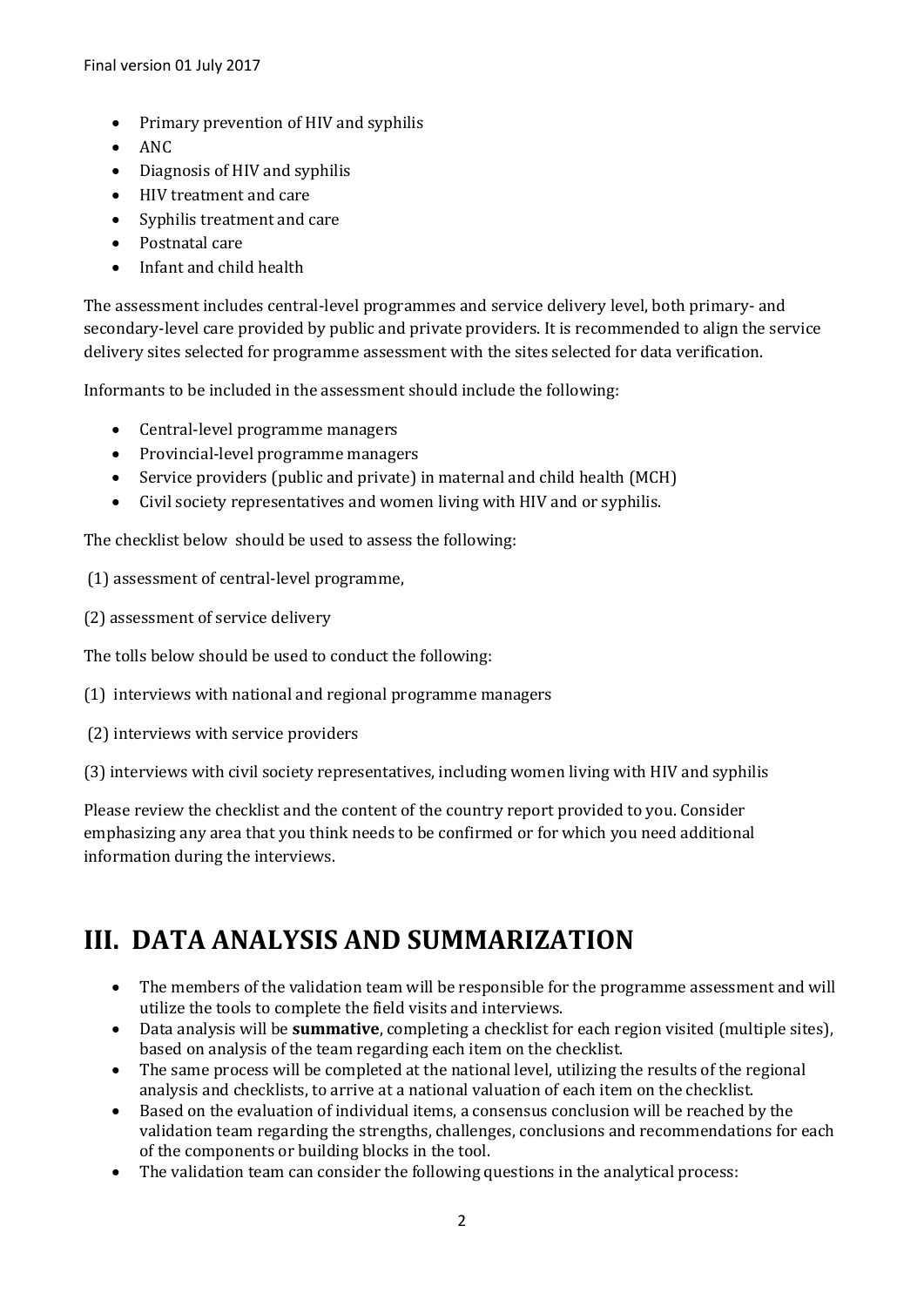#### **Leadership & Governance (triangulate with human rights, gender equality and community engagement)**

- a. Is there an adequate service delivery system to provide the services needed to achieve and maintain EMTCT of HIV and syphilis?
- b. Are the essential services included in the MTCT service delivery package?
- c. Are the services universally available and accessible for all, including socially marginalized and vulnerable populations?
- d. Is the manner of provision of these services supportive of timely and effective diagnosis, treatment and follow up of pregnant women and exposed infants?
- e. Does the funding structure guarantee sustainability of the services?
- f. Are human rights, community engagement, gender considerations mainstreamed in the services?

Based on the joint analysis, the validation team can arrive at any of the following conclusions:

- 1. Unqualified endorsement of the EMTCT programmes and services
- 2. Endorsement of the programmes and services with clear recommendations for strengthening of components that might pose a current or future threat
- 3. Determination of insufficiencies that preclude EMTCT validation.

The conclusions should be summarized in a report in a manner that clearly outlines the key findings from the mission, the principal conclusions, and the recommended next steps.

#### **Checklist**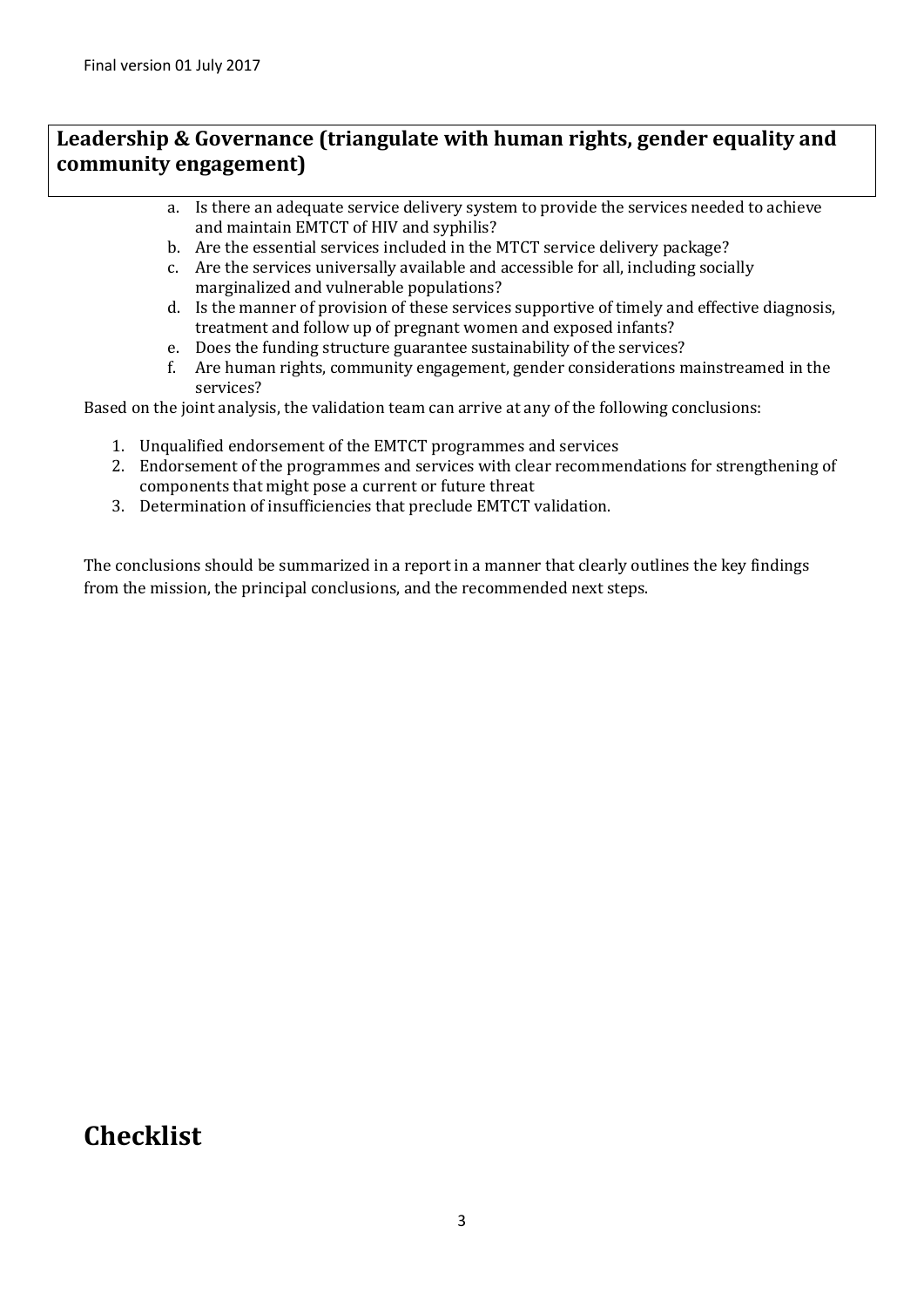|                | <b>Checklist item</b>                                                                                                                           | <b>Level</b>              | Yes | <b>No</b> | <b>Unable</b>  | <b>Comments</b> |
|----------------|-------------------------------------------------------------------------------------------------------------------------------------------------|---------------------------|-----|-----------|----------------|-----------------|
|                |                                                                                                                                                 |                           |     |           | to<br>verify   |                 |
| $\mathbf{1}$   | Are you aware of a national<br>strategy or plan of action for                                                                                   | National                  | Y   | N         | U              |                 |
|                | elimination of mother-to-child<br>transmission of HIV and                                                                                       | Sub-National              | Y   | N         | $\overline{U}$ |                 |
|                | congenital syphilis (EMTCT)?<br>Specify how recent the national<br>strategy is.                                                                 | Local/Service<br>Delivery | Y   | N         | $\overline{U}$ |                 |
| $\overline{2}$ | Are there guidelines and protocols<br>guiding the delivery of EMTCT                                                                             | National                  | Y   | N         | U              |                 |
|                | services at your level?                                                                                                                         | Sub-National              | Y   | N         | U              |                 |
|                |                                                                                                                                                 | Local/Service<br>Delivery | Y   | N         | U              |                 |
| 3.             | Are there national guidelines for<br>care and management of                                                                                     | National                  | Y   | N         | U              |                 |
|                | paediatric HIV?                                                                                                                                 | Sub-National              | Y   | N         | U              |                 |
|                |                                                                                                                                                 | Local/Service<br>Delivery | Y   | N         | U              |                 |
| 4.             | Are there mechanisms to facilitate<br>interprogrammatic planning for                                                                            | National                  | Y   | N         | U              |                 |
|                | sexual/reproductive health,<br>maternal and child health, HIV and                                                                               | Sub-National              | Y   | N         | U              |                 |
|                | syphilis at this level?                                                                                                                         | Local/Service<br>Delivery | Y   | N         | $\overline{U}$ |                 |
| 5.             | Are there legal barriers that<br>restrict access for specific groups                                                                            | National                  | Y   | N         | $\overline{U}$ |                 |
|                | (i.e. adolescents, immigrants, etc.)<br>to the services needed to maintain                                                                      | Sub-National              | Y   | N         | U              |                 |
|                | EMTCT including sexual,<br>reproductive, maternal, child, HIV<br>and STI services? If yes, which<br>laws and policies, and for which<br>groups? | Local/Service<br>Delivery | Y   | N         | U              |                 |
| 6              | Are there laws, regulations or                                                                                                                  | National                  | Y   | N         | U              |                 |
|                | policies providing for mandatory                                                                                                                | Sub-National              | Y   | N         | $\overline{U}$ |                 |
|                | HIV or syphilis testing of pregnant<br>women?                                                                                                   | Local/Service<br>Delivery | Y   | N         | U              |                 |
| 7              | Are there opt-out options from<br>HIV counselling and testing?                                                                                  | National                  | Y   | N         | U              |                 |
|                |                                                                                                                                                 | Sub-National              | Y   | N         | U              |                 |
|                |                                                                                                                                                 | Local/Service<br>Delivery | Y   | N         | $\overline{U}$ |                 |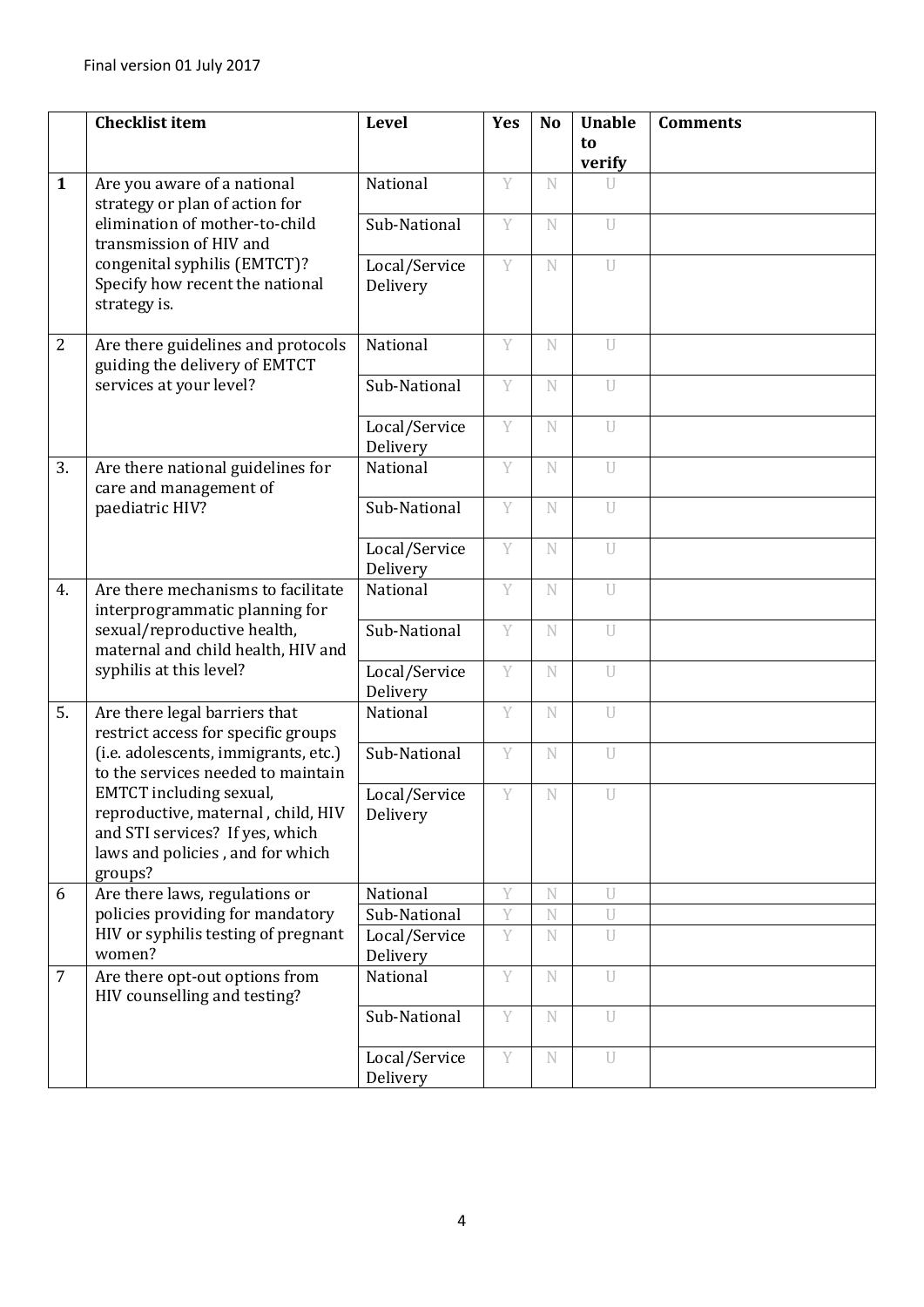| 8            |                                                                                                           | National                  |            |           |                                      |                 |
|--------------|-----------------------------------------------------------------------------------------------------------|---------------------------|------------|-----------|--------------------------------------|-----------------|
|              | Are there laws, regulations or                                                                            |                           |            |           |                                      |                 |
|              | policies providing for mandatory,<br>forced or coerced sterilization of,                                  | Sub-National              | Y          | N         | U                                    |                 |
|              | contraception for or abortions to<br>women living with HIV?                                               | Local/Service<br>Delivery | Y          | N         | $\overline{U}$                       |                 |
| 9            | Are there laws or judicial<br>precedents providing for the                                                | National                  | Y          | N         | $\overline{U}$                       |                 |
|              | criminalization of vertical<br>transmission?                                                              | Sub-National              | Y          | N         | U                                    |                 |
|              |                                                                                                           | Local/Service<br>Delivery | Y          | N         | $\bigcup$                            |                 |
| 10           | Is civil society involved in<br>programmes and services?                                                  | National                  | Y          | N         | U                                    |                 |
|              |                                                                                                           | Sub-National              | Y          | N         | U                                    |                 |
|              |                                                                                                           | Local/Service<br>Delivery | Y          | N         | U                                    |                 |
| 11           | Is there supervision of public and<br>private service delivery levels?                                    | National                  | Y          | N         | U                                    |                 |
|              |                                                                                                           | Sub-National              | Y          | N         | $\cup$                               |                 |
|              |                                                                                                           | Local/Service<br>Delivery | Y          | N         | U                                    |                 |
| 12           | What is the relationship of your<br>programme or unit with the                                            | National                  | Y          | N         | U                                    |                 |
|              | service delivery level? Is there<br>supervision? If so, describe how it                                   | Sub-National              | Y          | N         | $\overline{U}$                       |                 |
|              | takes place. If service delivery<br>level, what is relationship of your<br>site with national programmes? | Local/Service<br>Delivery | Y          | N         | $\overline{U}$                       |                 |
| 13           | What is the relationship of your<br>programme, unit, or site with the                                     | National                  | Y          | N         | U                                    |                 |
|              | private sector? Is there<br>supervision? If so, describe how it                                           | Sub-National              | Y          | N         | U                                    |                 |
|              | takes place.                                                                                              | Local/Service<br>Delivery | Y          | N         | U                                    |                 |
|              | <b>Financing</b>                                                                                          |                           |            |           |                                      |                 |
|              | <b>Checklist Item</b>                                                                                     | <b>Level</b>              | <b>Yes</b> | <b>No</b> | <b>Unable</b><br>to<br><b>Verify</b> | <b>Comments</b> |
| $\mathbf{1}$ | Are there significant financial<br>barriers for the range of EMTCT                                        | National                  | Y          | N         | U                                    |                 |
|              | services (SRH, MCH, HIV,<br>syphilis)?                                                                    | Sub-National              | Y          | N         | U                                    |                 |
|              |                                                                                                           | Local/Service<br>Delivery | Y          | N         | U                                    |                 |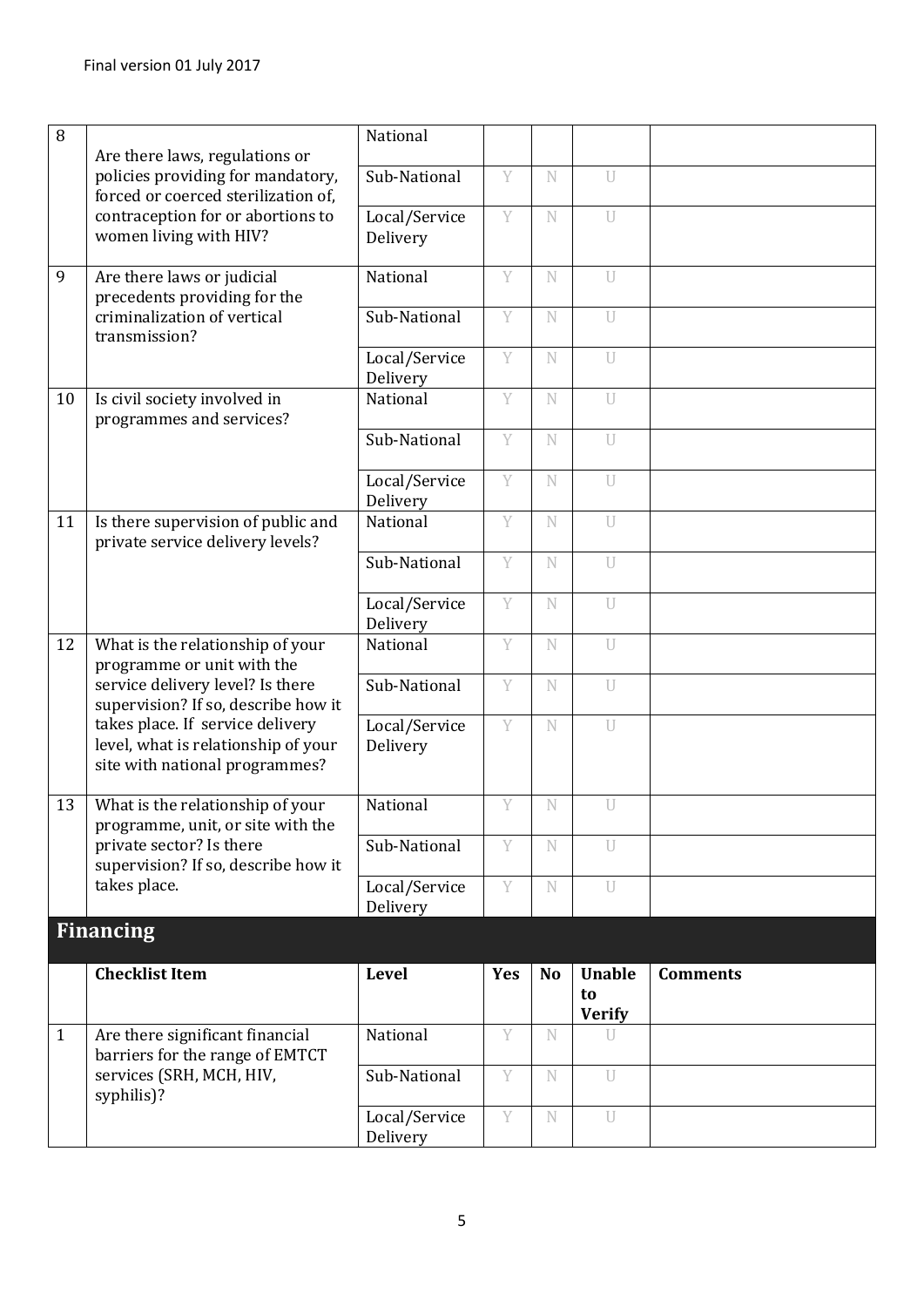| $\overline{2}$ | Does funding for the programmes                                  | National                  |     |           |                |                 |
|----------------|------------------------------------------------------------------|---------------------------|-----|-----------|----------------|-----------------|
|                | and services appear to be                                        |                           |     |           |                |                 |
|                | sufficient and sustainable? This                                 |                           |     |           |                |                 |
|                | would include funding for civil                                  |                           | V   | N         | U              |                 |
|                | society organizations, partners                                  | Sub-National              | Y   | N         | U              |                 |
|                | working directly with women at                                   |                           |     |           |                |                 |
|                | grassroots and complimenting the                                 | Local/Service             | Y   | N         | $\overline{U}$ |                 |
|                | government EMTCT program<br>which ensures a tripartite support   | Delivery                  |     |           |                |                 |
|                |                                                                  |                           |     |           |                |                 |
| 3              | structure for mother & baby.<br>Are there funding gaps? In which | National                  | Y   | N         | U              |                 |
|                | areas? How are they addressed?                                   | Sub-National              | Y   | N         | U              |                 |
|                | Please elaborate on funding gaps                                 |                           |     |           |                |                 |
|                | related to reproductive, maternal,                               | Local/Service             | Y   | N         | U              |                 |
|                | neonatal and child health                                        | Delivery                  |     |           |                |                 |
|                | (RMNCH), HIV and syphilis services.                              |                           |     |           |                |                 |
|                |                                                                  |                           |     |           |                |                 |
| $\overline{4}$ | Are there out-of-pocket expenses                                 | National                  | Y   | N         | U              |                 |
|                | or co-pays for the services                                      |                           |     |           |                |                 |
|                | managed by your programme? If                                    | Sub-National              | Y   | N         | U              |                 |
|                | so, for which services, which                                    |                           |     |           |                |                 |
|                | groups, and what are the                                         | Local/Service             | Y   | N         | U              |                 |
|                | amounts? Please elaborate on                                     | Delivery                  |     |           |                |                 |
|                | funding gaps related to RMNCH,                                   |                           |     |           |                |                 |
|                | HIV and syphilis services.                                       |                           |     |           |                |                 |
| 5              | What happens if a woman is                                       | National                  | Y   | N         | U              |                 |
|                | unable to pay these costs?                                       |                           |     |           |                |                 |
|                |                                                                  | Sub-National              | Y   | N         | U              |                 |
|                |                                                                  |                           |     |           |                |                 |
|                |                                                                  | Local/Service             | Y   | N         | $\overline{U}$ |                 |
|                |                                                                  | Delivery                  |     |           |                |                 |
| 6              | Which are the major sources of                                   | National                  | Y   | N         | U              |                 |
|                | funding for your services? Are                                   |                           |     |           |                |                 |
|                | they guaranteed for the future?                                  | Sub-National              | Y   | N         | U              |                 |
|                |                                                                  |                           | Y   | N         | $\overline{U}$ |                 |
|                |                                                                  | Local/Service<br>Delivery |     |           |                |                 |
|                |                                                                  |                           |     |           |                |                 |
|                | <b>Human Resources</b>                                           |                           |     |           |                |                 |
|                | <b>Checklist item</b>                                            | <b>Level</b>              | Yes | <b>No</b> | <b>Unable</b>  | <b>Comments</b> |
|                |                                                                  |                           |     |           | to             |                 |
|                |                                                                  |                           |     |           | verify         |                 |
| $\mathbf{1}$   | Are there adequate categories and                                | National                  | Y   | N         | U              |                 |
|                | numbers of staff to provide                                      |                           |     |           |                |                 |
|                | <b>EMTCT</b> services at the sites                               | Sub-National              | Y   | N         | U              |                 |
|                | visited?                                                         |                           |     |           |                |                 |
|                |                                                                  | Local/Service             | Y   | N         | U              |                 |
|                |                                                                  | Delivery                  |     |           |                |                 |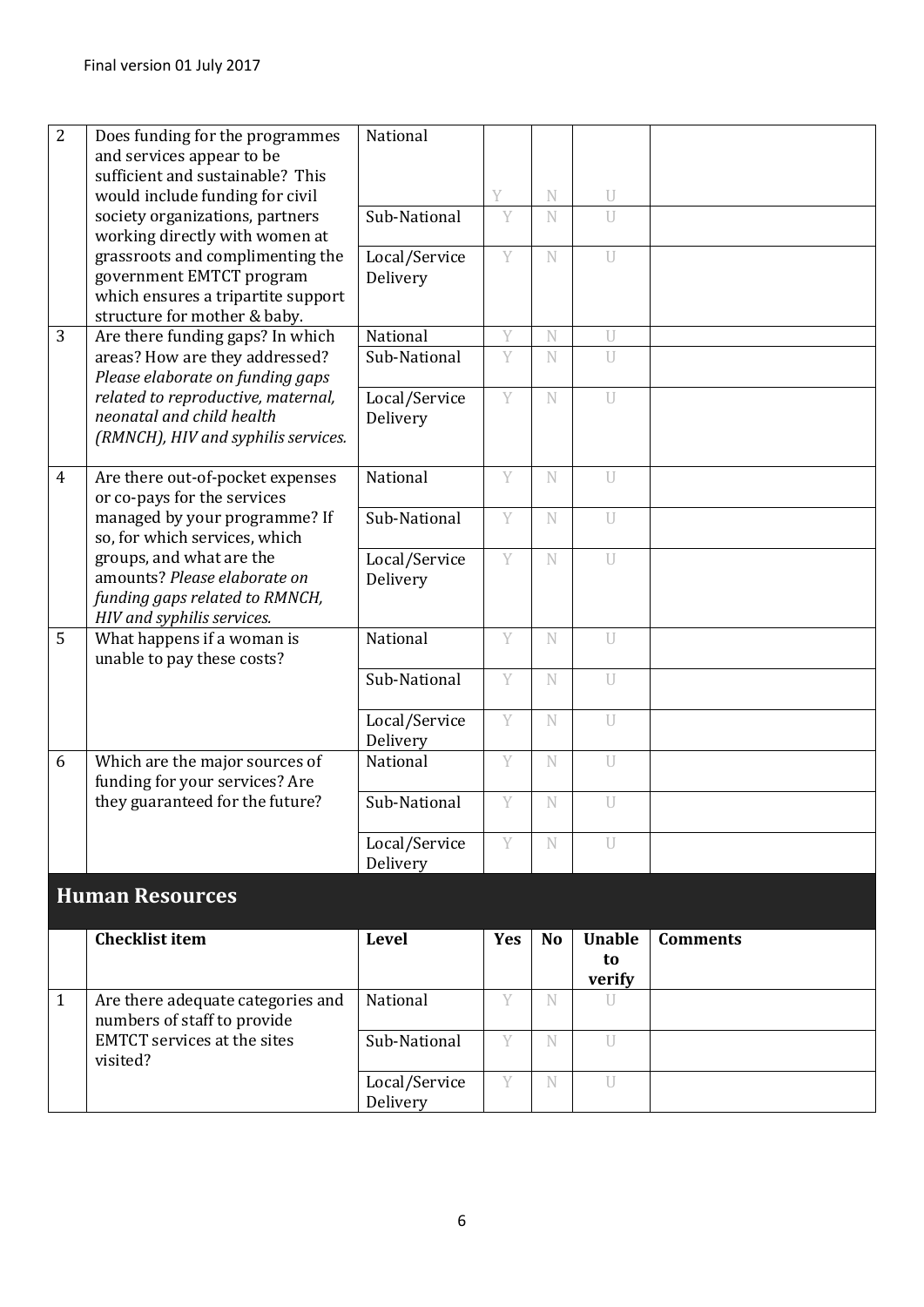| $\overline{2}$ | Are there policies for the training  | National                  |           |                |                |                 |
|----------------|--------------------------------------|---------------------------|-----------|----------------|----------------|-----------------|
|                | of health service staff on topics    |                           |           |                |                |                 |
|                | related to prevention of mother-     |                           |           |                |                |                 |
|                | to-child transmission (PMTCT)?.      |                           | Y         | N              | U              |                 |
|                |                                      | Sub-National              | Y         | N              | $\mathbf{U}$   |                 |
|                |                                      |                           |           |                |                |                 |
|                |                                      | Local/Service             | Y         | N              | U              |                 |
|                |                                      | Delivery                  |           |                |                |                 |
| 3              | Are service providers trained to     | National                  | Y         | N              | $\overline{U}$ |                 |
|                | provide services for adolescents     |                           |           |                |                |                 |
|                | and other vulnerable groups?         | Sub-National              | Y         | N              | $\mathbf{U}$   |                 |
|                |                                      |                           |           |                |                |                 |
|                |                                      |                           | Y         |                |                |                 |
|                |                                      | Local/Service             |           | N              | $\overline{U}$ |                 |
|                |                                      | Delivery                  |           |                |                |                 |
| 4              | Is your programme or unit            | National                  | Y         | N              | $\overline{U}$ |                 |
|                | adequately staffed? Are there        |                           |           |                |                |                 |
|                | gaps? If so, for which categories of | Sub-National              | Y         | N              | $\overline{U}$ |                 |
|                | staff? Please elaborate on staffing  |                           |           |                |                |                 |
|                | related to RMNCH, HIV and syphilis   | Local/Service             | Y         | N              | U              |                 |
|                | services.                            | Delivery                  |           |                |                |                 |
| 5              | Have service providers (including    | National                  | Y         | N              | $\overline{U}$ |                 |
|                | yourself) received training in       |                           |           |                |                |                 |
|                | areas related to EMTCT since         | Sub-National              | Y         | N              | $\overline{U}$ |                 |
|                | 2010? If yes, in which areas or      |                           |           |                |                |                 |
|                | topics?                              | Local/Service             | Y         | N              | $\overline{U}$ |                 |
|                |                                      |                           |           |                |                |                 |
|                |                                      | Delivery                  |           |                |                |                 |
|                |                                      |                           |           |                |                |                 |
|                |                                      |                           |           |                |                |                 |
|                | <b>Service Delivery</b>              |                           |           |                |                |                 |
|                |                                      |                           |           |                |                |                 |
|                | <b>Checklist item</b>                | <b>Level</b>              | Yes       | N <sub>o</sub> | <b>Unable</b>  | <b>Comments</b> |
|                |                                      |                           |           |                | to             |                 |
|                |                                      |                           |           |                | verify         |                 |
| 1              | Is there a comprehensive             | National                  | Y         | N              |                |                 |
|                | SHR/MCH/HIV/STI service              |                           |           |                |                |                 |
|                | delivery package available at the    | Sub-National              | Y         | N              | U              |                 |
|                | sites?                               |                           |           |                |                |                 |
|                |                                      | Local/Service             | Y         | N              | $\cup$         |                 |
|                |                                      | Delivery                  |           |                |                |                 |
| $\overline{2}$ | Is service delivery organized in     | National                  | Y         | N              | U              |                 |
|                | such a way to facilitate optimal     |                           |           |                |                |                 |
|                | accessibility, efficiency and        | Sub-National              | Y         | N              | $\overline{U}$ |                 |
|                | timeliness of interventions?         |                           |           |                |                |                 |
|                |                                      | Local/Service             | Y         | N              | U              |                 |
|                |                                      | Delivery                  |           |                |                |                 |
| 3              | Are there mechanisms to facilitate   | National                  | $\bar{Y}$ | N              | $\overline{U}$ |                 |
|                | comprehensive service delivery,      |                           |           |                |                |                 |
|                | including referral and counter-      | Sub-National              | Y         | N              | U              |                 |
|                | referral?                            |                           |           |                |                |                 |
|                |                                      | Local/Service<br>Delivery | Y         | N              | $\overline{U}$ |                 |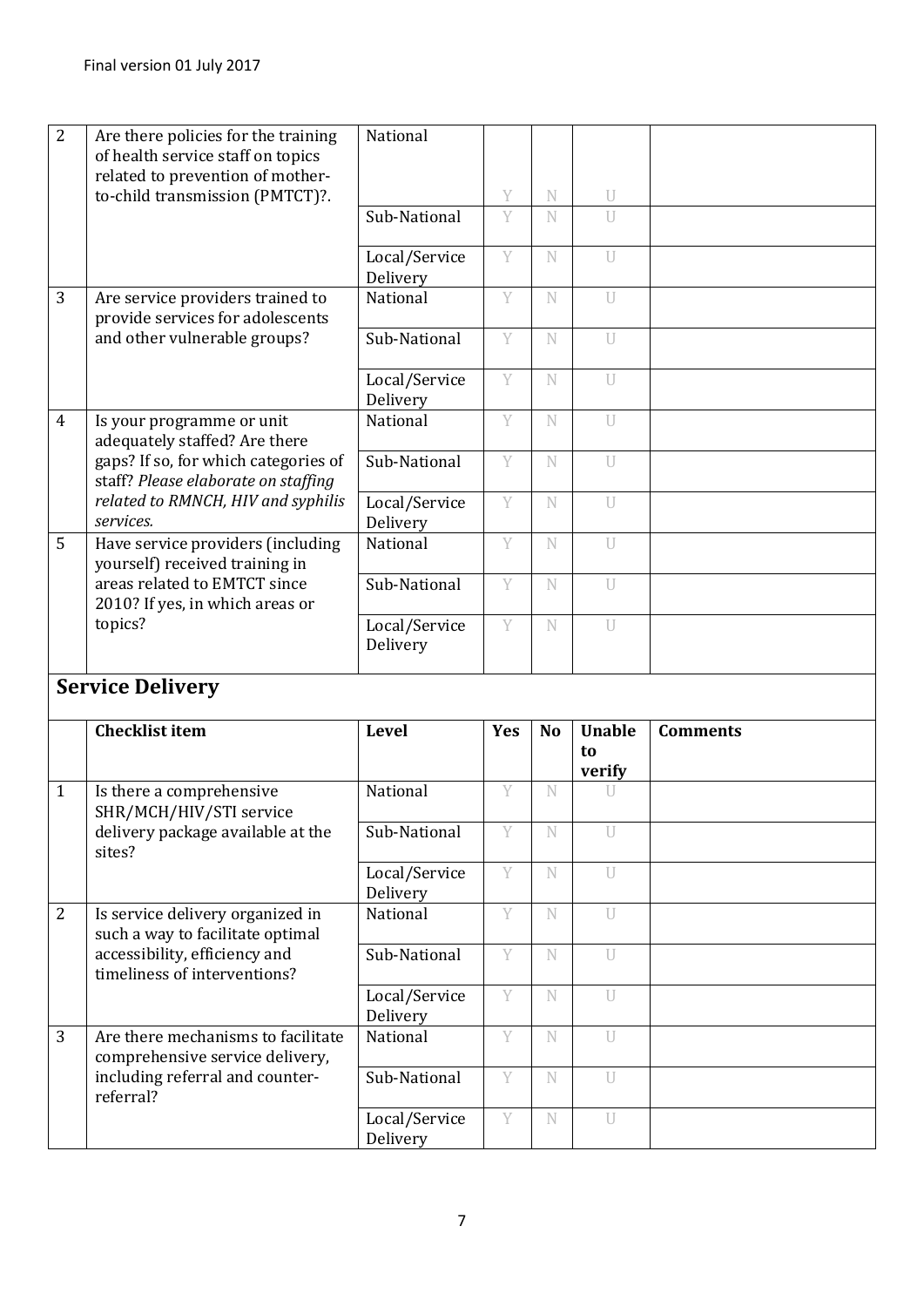| $\overline{4}$ | Are turnaround times for HIV and<br>syphilis tests and initiation of | National                  | Y | N           | U              |  |
|----------------|----------------------------------------------------------------------|---------------------------|---|-------------|----------------|--|
|                | treatment reasonable?                                                | Sub-National              | Y | N           | U              |  |
|                |                                                                      | Local/Service<br>Delivery | Y | N           | U              |  |
| 5              | Are HIV-positive pregnant women<br>receiving lifelong ART?           | National                  | Y | N           | U              |  |
|                |                                                                      | Sub-National              | Y | N           | U              |  |
|                |                                                                      | Local/Service<br>Delivery | Y | N           | U              |  |
| 6              | Are there measures in place to<br>prevent or address loss to follow  | National                  | Y | N           | U              |  |
|                | up of pregnant women who tested<br>positive for HIV or syphilis, and | Sub-National              | Y | N           | U              |  |
|                | exposed infants?                                                     | Local/Service<br>Delivery | Y | N           | $\overline{U}$ |  |
| $\overline{7}$ | Are there policies for HIV and<br>syphilis management for pregnant   | National                  | Y | N           | U              |  |
|                | women who arrive late in<br>pregnancy and/or at delivery?            | Sub-National              | Y | N           | U              |  |
|                |                                                                      | Local/Service<br>Delivery | Y | N           | U              |  |
| 8              | Does your programme have<br>groups that are considered               | National                  | Y | N           | U              |  |
|                | priority, vulnerable or<br>underserved? If so, which groups          | Sub-National              | Y | N           | $\overline{U}$ |  |
|                | and why?                                                             | Local/Service<br>Delivery | Y | N           | $\overline{U}$ |  |
| 9              | Has your programme developed<br>strategies to reach these priority,  | National                  | Y | N           | $\mathbf U$    |  |
|                | vulnerable or underserved<br>groups? If so, please summarize         | Sub-National              | Y | N           | U              |  |
|                | the strategy for each group.                                         | Local/Service<br>Delivery | Y | N           | $\mathbf{U}$   |  |
| 10             | Have service providers been<br>trained to provide services for       | National                  | Y | N           | U              |  |
|                | these groups?                                                        | Sub-National              | Y | $\mathbb N$ | U              |  |
|                |                                                                      | Local/Service<br>Delivery | Y | $\mathbb N$ | $\mathbf U$    |  |
| 11             | Is the comprehensive national<br>EMTCT plan widely available and     | National                  | Y | N           | $\overline{U}$ |  |
|                | easily accessible?                                                   | Sub-National              | Y | $\mathbb N$ | U              |  |
|                |                                                                      | Local/Service<br>Delivery | Y | $\mathbb N$ | U              |  |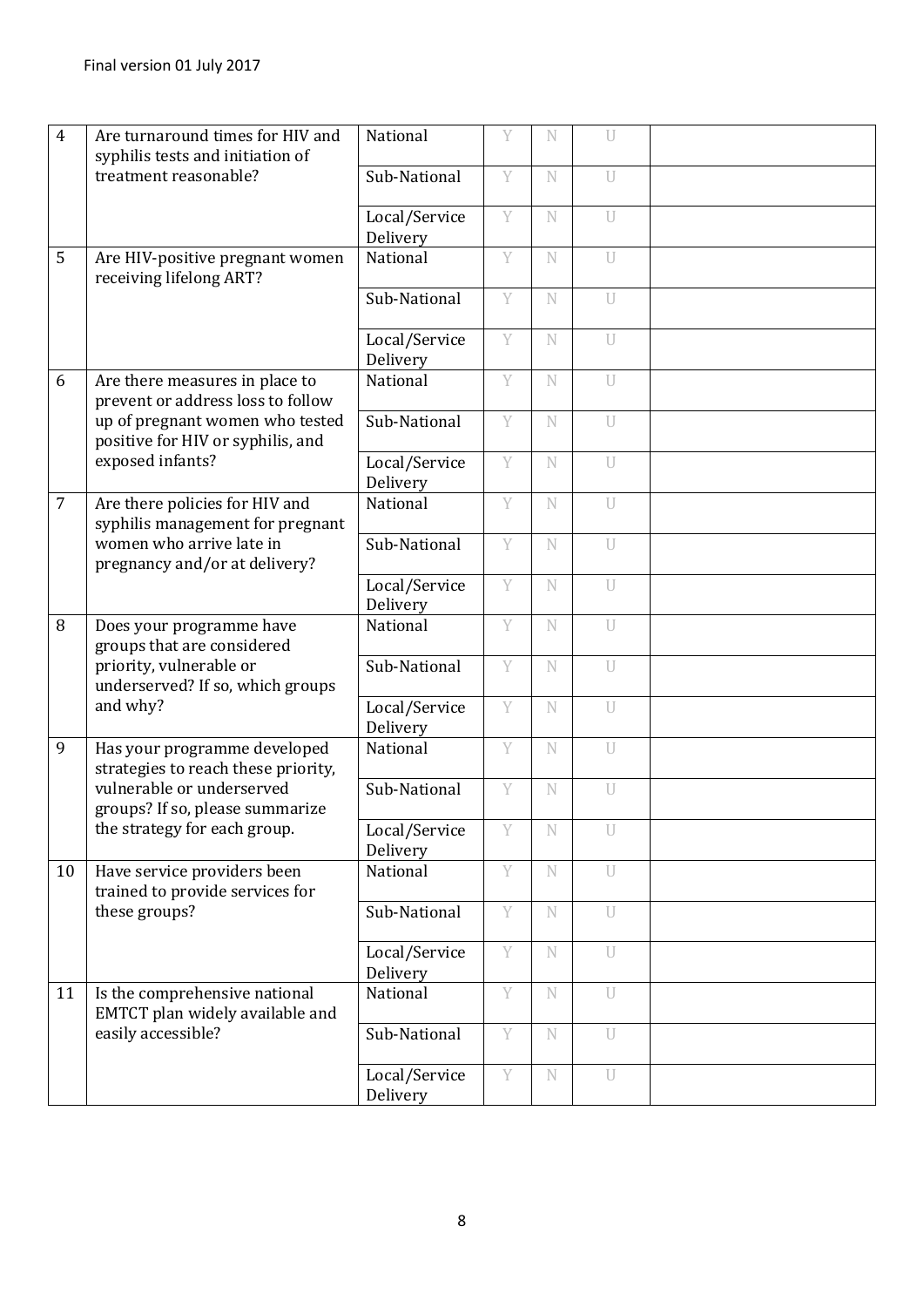| 12 | Does the plan include primary<br>prevention, including promotion        | National                  | Y | N           | U              |  |
|----|-------------------------------------------------------------------------|---------------------------|---|-------------|----------------|--|
|    | of safer sexual practices and<br>condom use?                            | Sub-National              | Y | N           | U              |  |
|    |                                                                         | Local/Service<br>Delivery | Y | N           | $\mathbf U$    |  |
| 13 | Does the plan include condom<br>distribution?                           | National                  | Y | N           | U              |  |
|    |                                                                         | Sub-National              | Y | N           | U              |  |
|    |                                                                         | Local/Service<br>Delivery | Y | $\mathbb N$ | U              |  |
| 14 | Does the plan include family<br>planning and birth-spacing              | National                  | Y | N           | U              |  |
|    | services?                                                               | Sub-National              | Y | N           | U              |  |
|    |                                                                         | Local/Service<br>Delivery | Y | N           | U              |  |
| 15 | Does the plan include family<br>planning services for women and         | National                  | Y | N           | U              |  |
|    | girls living with HIV?                                                  | Sub-National              | Y | $\mathbf N$ | U              |  |
|    |                                                                         | Local/Service<br>Delivery | Y | $\mathbb N$ | U              |  |
| 16 | Does the plan include promotion<br>of early initiation of antenatal     | National                  | Y | N           | U              |  |
|    | care?                                                                   | Sub-National              | Y | N           | $\overline{U}$ |  |
|    |                                                                         | Local/Service<br>Delivery | Y | N           | U              |  |
| 17 | Does the plan include routine HIV<br>testing and treatment for pregnant | National                  | Y | N           | $\cup$         |  |
|    | women?                                                                  | Sub-National              | Y | N           | U              |  |
|    |                                                                         | Local/Service<br>Delivery | Y | N           | U              |  |
| 18 | Does the plan include HIV testing<br>and treatment for sexual partners? | National                  | Y | $\mathbb N$ | U              |  |
|    |                                                                         | Sub-National              | Y | $\mathbf N$ | $\overline{U}$ |  |
|    |                                                                         | Local/Service<br>Delivery | Y | N           | U              |  |
| 19 | Does the plan include counselling<br>on infant feeding for HIV-positive | National                  | Y | N           | U              |  |
|    | women?                                                                  | Sub-National              | Y | N           | U              |  |
|    |                                                                         | Local/Service<br>Delivery | Y | $\mathbb N$ | U              |  |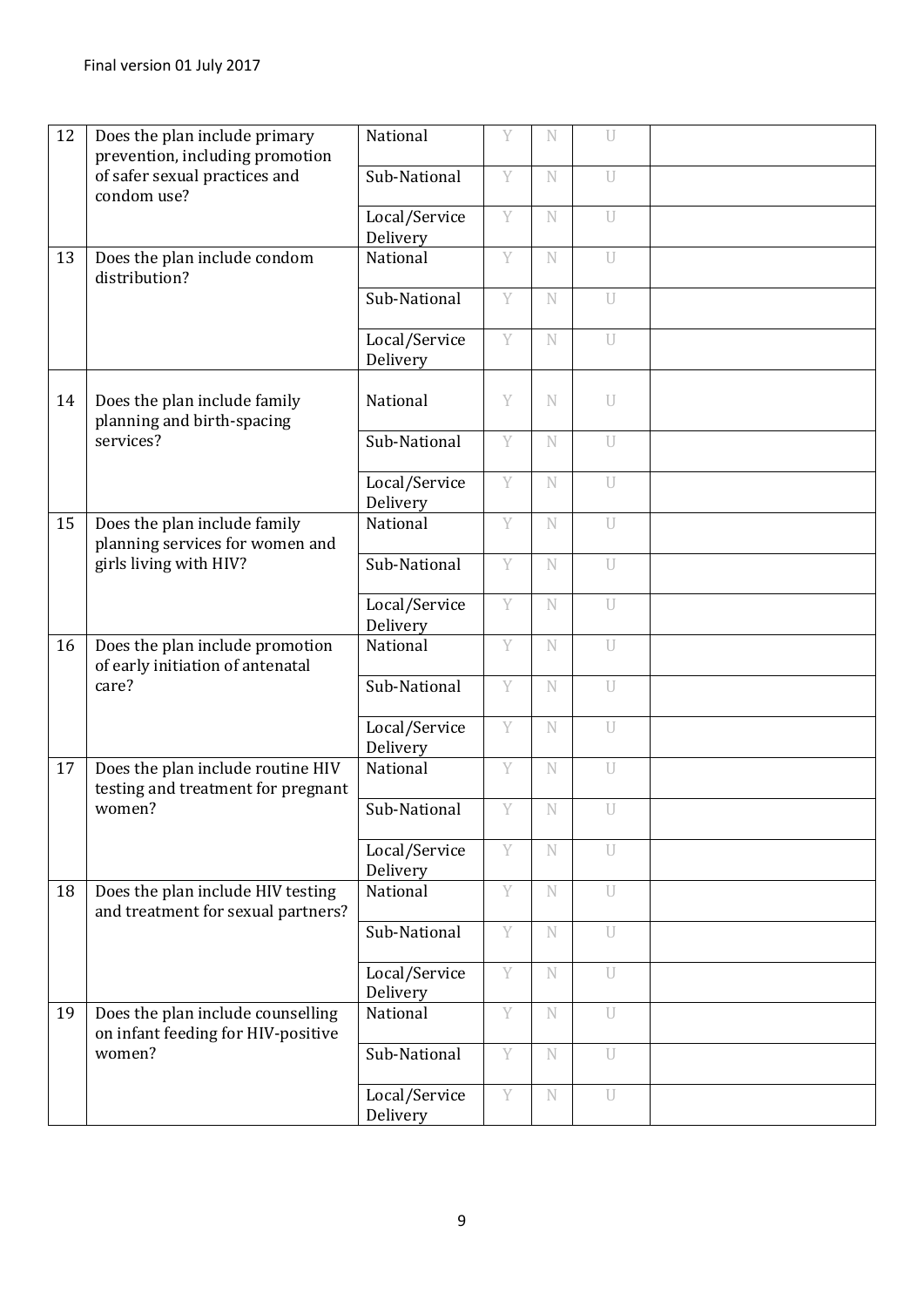| 20 | Does the plan include follow up<br>and diagnosis for infants exposed | National                  | Y | N           | U              |  |
|----|----------------------------------------------------------------------|---------------------------|---|-------------|----------------|--|
|    | to HIV?                                                              | Sub-National              | Y | N           | U              |  |
|    |                                                                      | Local/Service<br>Delivery | Y | N           | U              |  |
| 21 | Does the plan include routine<br>syphilis testing and treatment for  | National                  | Y | N           | U              |  |
|    | pregnant women?                                                      | Sub-National              | Y | N           | $\overline{U}$ |  |
|    |                                                                      | Local/Service<br>Delivery | Y | N           | U              |  |
| 22 | Does the plan include routine<br>syphilis testing for women          | National                  | Y | $\mathbb N$ | U              |  |
|    | experiencing a stillbirth?                                           | Sub-National              | Y | N           | U              |  |
|    |                                                                      | Local/Service<br>Delivery | Y | $\mathbf N$ | U              |  |
| 23 | Does the plan include follow up<br>and diagnosis for infants exposed | National                  | Y | N           | U              |  |
|    | to syphilis?                                                         | Sub-National              | Y | N           | U              |  |
|    |                                                                      | Local/Service<br>Delivery | Y | $\mathbb N$ | U              |  |
| 24 | Does the plan include care and<br>management guidelines for          | National                  | Y | N           | U              |  |
|    | paediatric HIV?                                                      | Sub-National              | Y | N           | $\overline{U}$ |  |
|    |                                                                      | Local/Service<br>Delivery | Ÿ | $\mathbf N$ | $\overline{U}$ |  |
| 25 | Does the plan include addressing<br>gender-based violence.?          | National                  | Y | $\mathbf N$ | $\mathbf U$    |  |
|    |                                                                      | Sub-National              | Y | $\mathbf N$ | U              |  |
|    |                                                                      | Local/Service<br>Delivery | Y | N           | $\overline{U}$ |  |
| 26 | Does the plan include syphilis<br>testing and treatment for male     | National                  | Y | N           | U              |  |
|    | sexual partners?                                                     | Sub-National              | Y | N           | U              |  |
|    |                                                                      | Local/Service<br>Delivery | Y | N           | U              |  |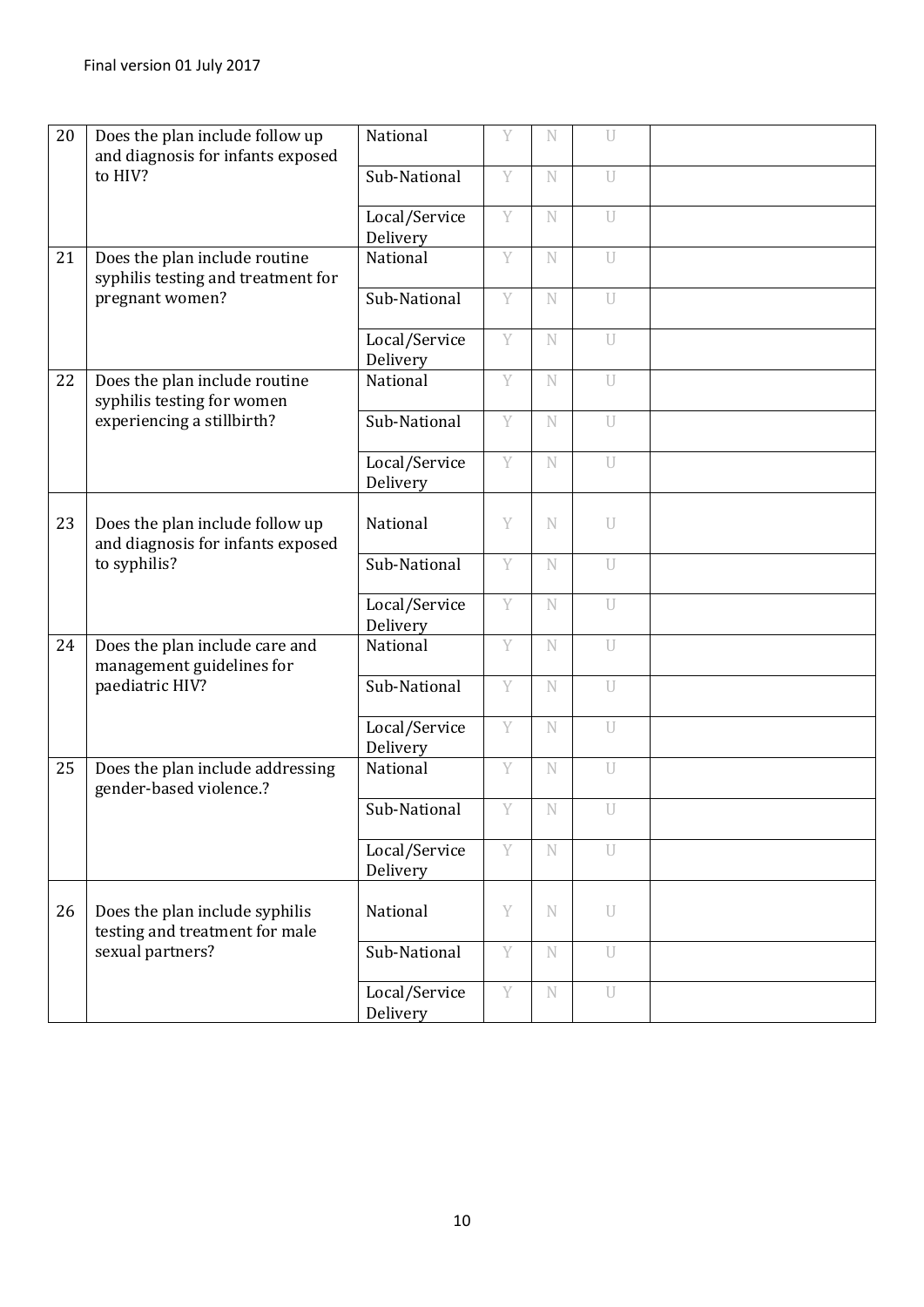### **Medical products and technology (***triangulate with laboratory assessment***)**

|                | <b>Checklist item</b>                                                           | <b>Level</b>              | <b>Yes</b> | <b>No</b>   | <b>Unable</b><br>to<br>verify | <b>Comments</b> |
|----------------|---------------------------------------------------------------------------------|---------------------------|------------|-------------|-------------------------------|-----------------|
| $\mathbf{1}$   | Are laboratory services for HIV<br>diagnosis of pregnant women and              | National                  | Y          | N           | U                             |                 |
|                | exposed infants widely available<br>and easily accessible?                      | Sub-National              | Y          | N           | U                             |                 |
|                |                                                                                 | Local/Service<br>Delivery | Y          | N           | U                             |                 |
| $\overline{2}$ | Are laboratory services for early<br>infant diagnosis at 4-6 weeks              | National                  | Y          | N           | $\overline{U}$                |                 |
|                | (EID) available and easily<br>accessible?                                       | Sub-National              | Y          | N           | $\overline{U}$                |                 |
|                |                                                                                 | Local/Service<br>Delivery | Y          | N           | U                             |                 |
| 3              | Have there been limited supplies<br>or stock-outs of HIV testing                | National                  | Y          | N           | U                             |                 |
|                | supplies for pregnant women and<br>exposed infants in the past 12               | Sub-National              | Y          | N           | U                             |                 |
|                | months? If so for how long did<br>they last? For what reason did<br>they occur? | Local/Service<br>Delivery | Y          | N           | $\mathbf{U}$                  |                 |
|                |                                                                                 |                           |            |             |                               |                 |
| $\overline{4}$ | Are laboratory services for syphilis<br>diagnosis for pregnant women,           | National                  | Y          | N           | U                             |                 |
|                | their sexual partners and exposed<br>infants widely available and easily        | Sub-National              | Y          | N           | U                             |                 |
|                | accessible?                                                                     | Local/Service<br>Delivery | Y          | N           | $\overline{U}$                |                 |
| 5              | Have there been limited supplies<br>or stock-outs of syphilis testing           | National                  | Y          | N           | $\overline{U}$                |                 |
|                | supplies for pregnant women and<br>exposed infants in the past 12               | Sub-National              | Y          | $\mathbb N$ | $\mathbf U$                   |                 |
|                | months? If so for how long did<br>they last? For what reason did<br>they occur? | Local/Service<br>Delivery | Y          | N           | U                             |                 |
| 6              | Have there been limited supplies<br>or stock-outs of antiretrovirals for        | National                  | Y          | N           | U                             |                 |
|                | pregnant women and exposed<br>infants in the past 12 months ? If                | Sub-National              | Y          | N           | U                             |                 |
|                | so for how long did they last? For<br>what reason did they occur?               | Local/Service<br>Delivery | Y          | N           | U                             |                 |
| $\overline{7}$ | Have there been limited supplies<br>or stock-outs of benzathine                 | National                  | Y          | N           | U                             |                 |
|                | penicillin for pregnant women and<br>exposed infants in the last 12             | Sub-National              | Y          | N           | U                             |                 |
|                | months? If so for how long did<br>they last? For what reason did                | Local/Service<br>Delivery | Y          | N           | $\overline{U}$                |                 |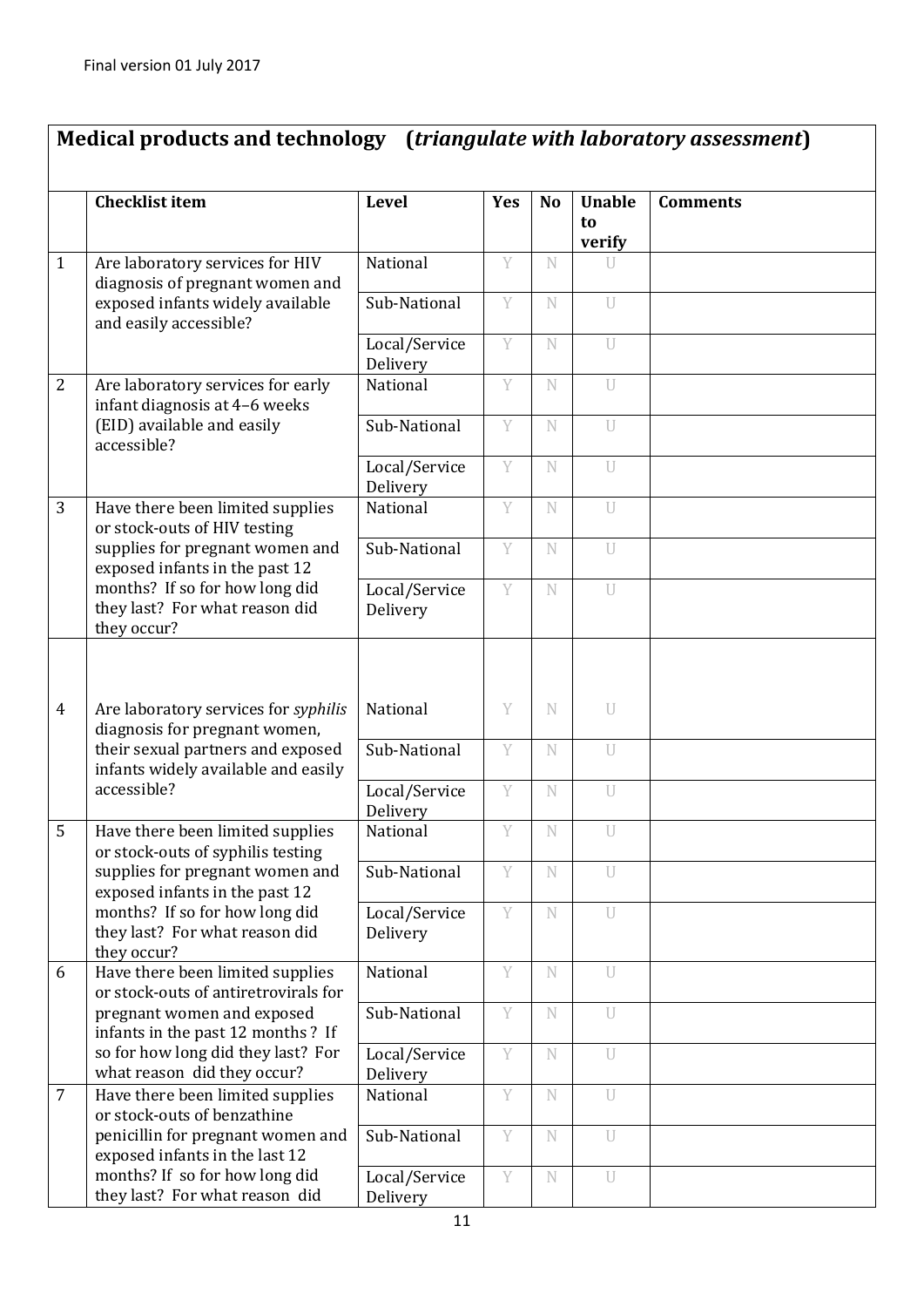|                | they occur?                                                                                              |                                             |            |           |                        |  |
|----------------|----------------------------------------------------------------------------------------------------------|---------------------------------------------|------------|-----------|------------------------|--|
| 8              | Are condoms and contraceptives<br>widely available and easily                                            | National                                    | Y          | N         | $\overline{U}$         |  |
|                | accessible?                                                                                              | Sub-National                                | Y          | N         | $\mathbf{U}$           |  |
|                |                                                                                                          | Local/Service<br>Delivery                   | Y          | N         | U                      |  |
| 9              | Have there been stock-outs of<br>condoms in the past 12 months at                                        | National                                    | Y          | N         | U                      |  |
|                | this site? If so, how many, how<br>long did they last, and what were                                     | Sub-National                                | Y          | N         | U                      |  |
|                | the reasons for these stock-outs?                                                                        | Local/Service<br>Delivery                   | Y          | N         | U                      |  |
| 10             | Would you say that contraceptives<br>are widely available and easily<br>accessible to your clients or in | National                                    | Y          | N         | $\overline{U}$         |  |
|                | your catchment area? Please<br>explain.                                                                  | Sub-National                                | Y          | N         | $\overline{U}$         |  |
|                |                                                                                                          | Local/Service<br>Delivery                   | Y          | N         | $\mathbf{U}$           |  |
| 11             | Have there been stock-outs of<br>contraceptives in the past 12                                           | National                                    | Y          | N         | U                      |  |
|                | months that affected your clients?<br>If so, how many, how long did they                                 | Sub-National                                | Y          | N         | U                      |  |
|                | last, and what were the reasons<br>for these stock-outs?                                                 | Local/Service<br>Delivery                   | Y          | N         | U                      |  |
|                |                                                                                                          |                                             |            |           |                        |  |
|                | <b>Strategic information</b>                                                                             | <i>(triangulate with data verification)</i> |            |           |                        |  |
|                | <b>Checklist item</b>                                                                                    | <b>Level</b>                                | <b>Yes</b> | <b>No</b> | <b>Unable</b><br>to    |  |
| $\mathbf{1}$   | Is there a defined set of indicators                                                                     | National                                    | Y          | N         | verify<br>$\mathbf{U}$ |  |
|                | for monitoring of EMTCT? Do they<br>align with regional and global                                       | Sub-National                                | Y          | N         | U                      |  |
|                | guidance?                                                                                                | Local/Service                               | Y          | N         | U                      |  |
| $\overline{2}$ | Are there clearly defined roles and<br>responsibilities of regional and                                  | Delivery<br>National                        | Y          | N         | U                      |  |
|                | local service delivery sites for data<br>collection and reporting on                                     | Sub-National                                | Y          | N         | U                      |  |
|                | <b>EMTCT</b> process and impact<br>indicators?.                                                          | Local/Service<br>Delivery                   | Y          | N         | U                      |  |
| 3              | There are mechanism in place for<br>data collection and reporting on                                     | National                                    | Y          | N         | U                      |  |
|                | these indicators at the national,<br>regional and local levels                                           | Sub-National                                | Y          | N         | U                      |  |
|                |                                                                                                          | Local/Service<br>Delivery                   | Y          | N         | U                      |  |
| $\overline{4}$ | Are required EMTCT data<br>elements clearly defined?                                                     | National                                    | Y<br>Y     | N         | U                      |  |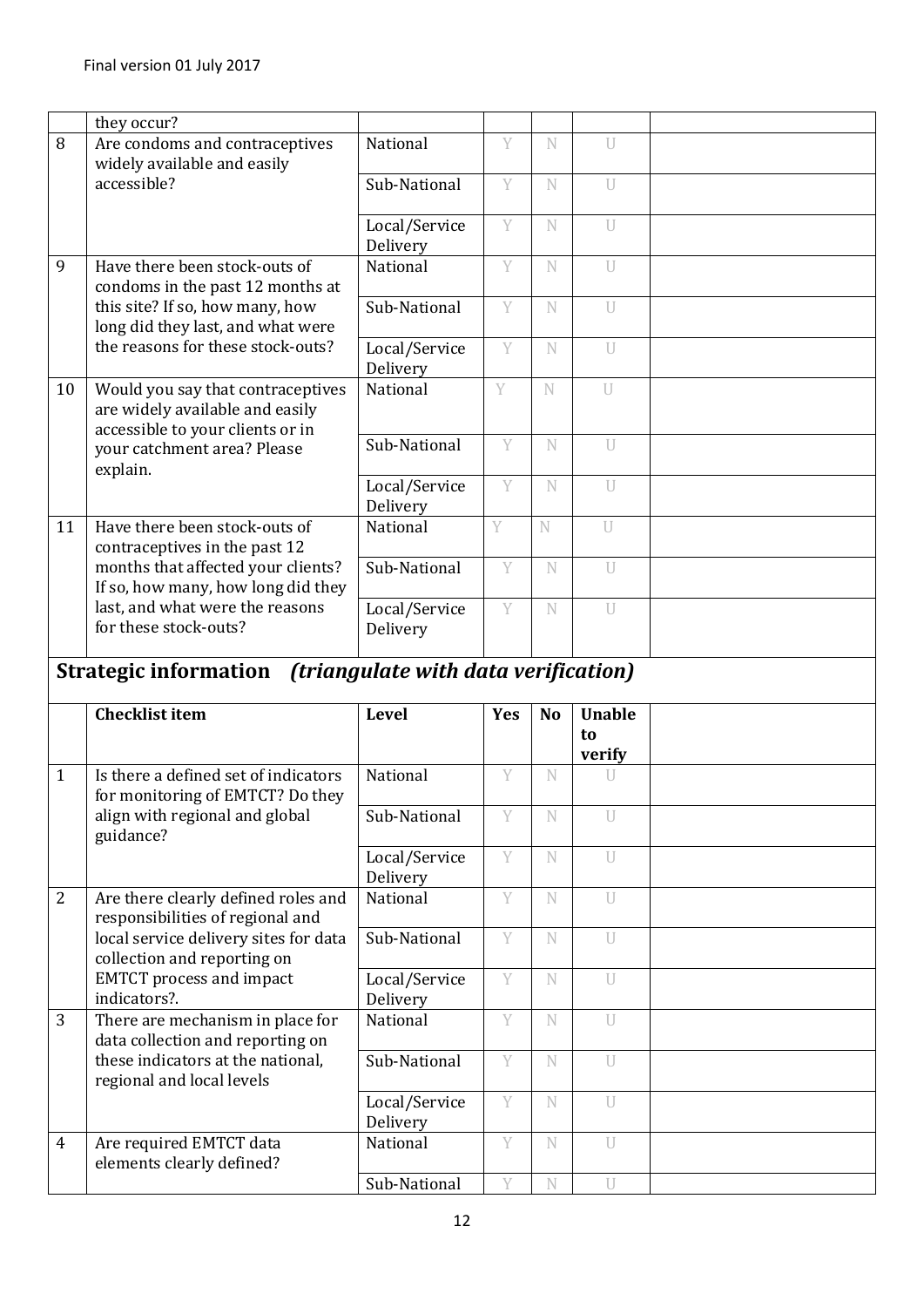|                |                                                                         | Local/Service<br>Delivery     | Y | N           | $\mathbb{I}$   |  |
|----------------|-------------------------------------------------------------------------|-------------------------------|---|-------------|----------------|--|
| 5              | Is it clear how, when, and to whom<br>these EMTCT data are to be        | National                      | Y | N           | $\overline{U}$ |  |
|                | recorded and reported?                                                  | Sub-National                  | Y | N           | U              |  |
|                |                                                                         | Local/Service<br>Delivery     | Y | N           | $\overline{U}$ |  |
| 6              | Are data collection and reporting<br>mechanisms and forms               | National                      | Y | N           | $\overline{1}$ |  |
|                | standardized and functional                                             | Sub-National                  | Y | N           | $\overline{U}$ |  |
|                |                                                                         | Local/Service<br>Delivery     | Ÿ | N           | U              |  |
| $\overline{7}$ | Are reports periodically generated<br>and disseminated at the national, | National                      | Y | N           | U              |  |
|                | regional and local levels?                                              | Sub-National                  | Y | N           | $\overline{U}$ |  |
|                |                                                                         | Local/Service<br>Delivery     | Y | N           | $\overline{U}$ |  |
| 8              | Are EMTCT reports received at the                                       | National                      |   |             |                |  |
|                | service delivery level?                                                 | Sub-National<br>Local/Service | Y | N           | U              |  |
|                |                                                                         | Delivery                      |   |             |                |  |
|                |                                                                         |                               |   |             |                |  |
| 9              | Are their consequences if your site<br>does not report or if there are  | National                      | Y | N           | U              |  |
|                | errors or discrepancies in the<br>reports? What?                        | Sub-National                  | Y | $\mathbf N$ | $\overline{U}$ |  |
|                |                                                                         | Local/Service<br>Delivery     | Y | N           | U              |  |

# **Tools to record persons interviewed during the visit**

#### **Tool 1**

| Interviews with national and regional programme managers |                                           |  |  |  |  |  |  |  |
|----------------------------------------------------------|-------------------------------------------|--|--|--|--|--|--|--|
| Name                                                     | Tel. number (mobile)<br>Email<br>Position |  |  |  |  |  |  |  |
|                                                          |                                           |  |  |  |  |  |  |  |
|                                                          |                                           |  |  |  |  |  |  |  |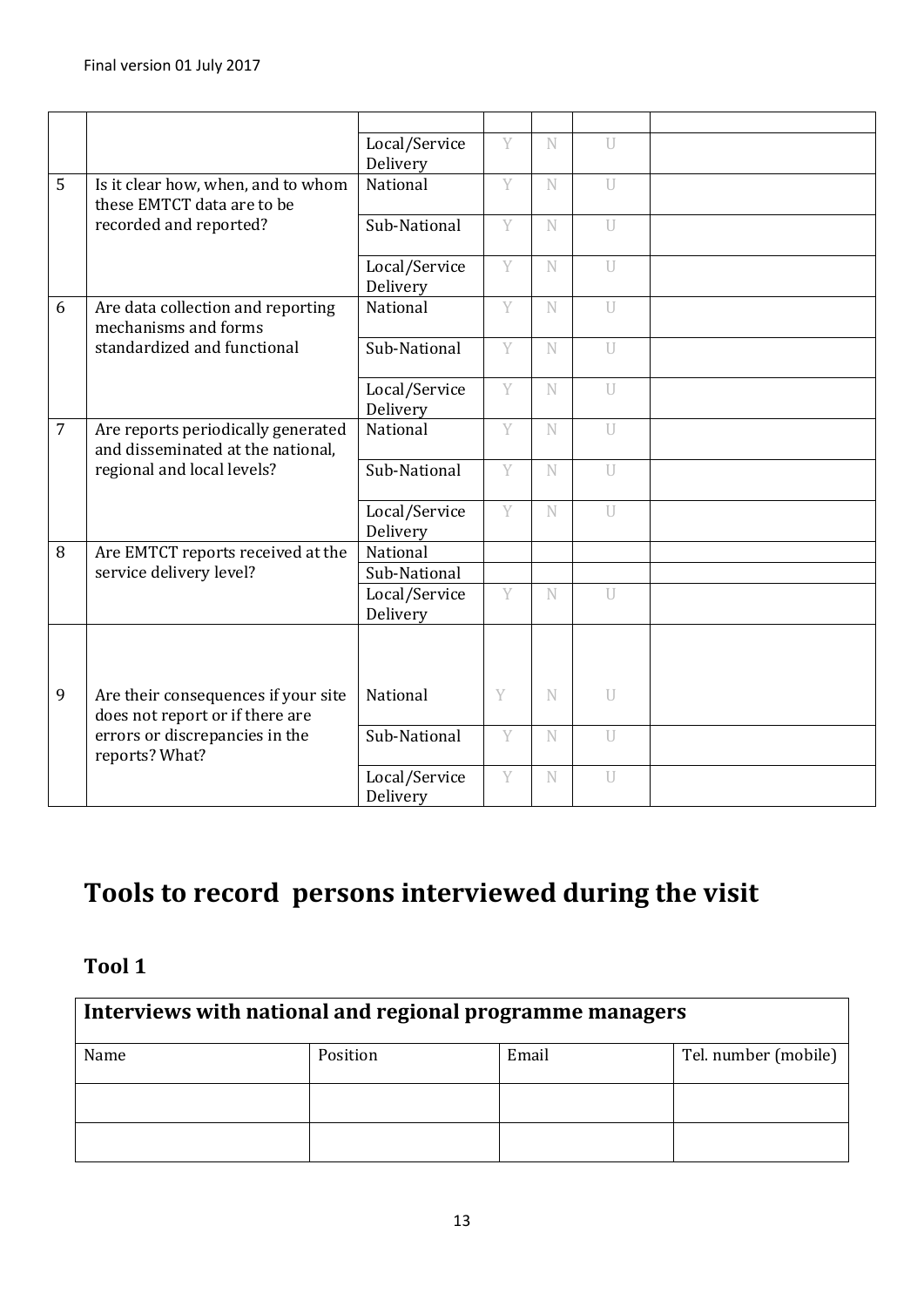#### **Tool 2**

| <b>Interviews with service providers</b> |          |       |                      |  |  |  |  |
|------------------------------------------|----------|-------|----------------------|--|--|--|--|
| Name                                     | Position | Email | Tel. number (mobile) |  |  |  |  |
|                                          |          |       |                      |  |  |  |  |
|                                          |          |       |                      |  |  |  |  |
|                                          |          |       |                      |  |  |  |  |
|                                          |          |       |                      |  |  |  |  |
|                                          |          |       |                      |  |  |  |  |

#### **Tool 3**

**Interviews with civil society representatives, including women living with HIV and syphilis (if any of the interviewees would like to remain anonymous, do not record the name**

| Name       | Representing                          | Gender                      | WLHIV?           | Contact    | Comments |
|------------|---------------------------------------|-----------------------------|------------------|------------|----------|
| (optional) | which civil<br>sociey<br>organization | $\mathbf{F}$<br>M<br>Trans. | Y<br>$\mathbf N$ | (optional) |          |
|            |                                       |                             |                  |            |          |
|            |                                       |                             |                  |            |          |
|            |                                       |                             |                  |            |          |
|            |                                       |                             |                  |            |          |
|            |                                       |                             |                  |            |          |